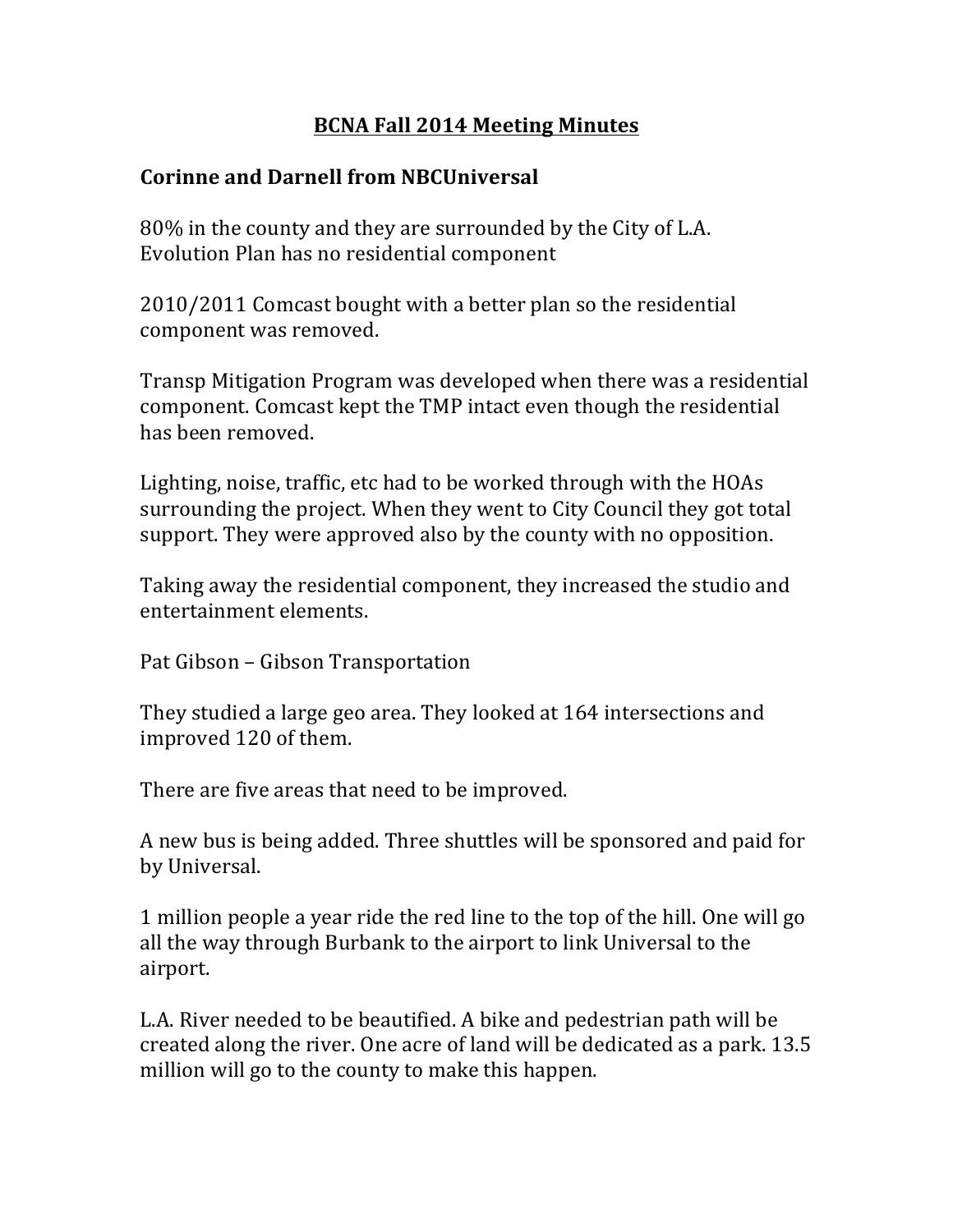100 million to be spend in neighborhoods around the site. Some of these projects for the neighborhood associations are the improvement of El Paseo De Cahuenga Park. New landscaping and park furniture. There will be a tall sound wall to separate them from the freeway view/sound.

Footage was shown of the Orlando Harry Potter. They expect 2 million more visitors to City Walk and Universal as a result of this expansion.

Over 70% of the people who come to the park are from Orange County and San Diego.

70% of traffic goes southbound on the 101.

200 million dollar package is geared toward solving the issue of traffic on neighborhood streets.

Widening Universal Hollywood Dr to 7 lanes.

Adding a pedestrian bridge from the Metro over Lankershim to the park.

WC Fields Drive will increase/be widened.

The access to the parking for the park will increase to 24 lanes so cars don't get backed up.

Right now a new lane is being added to Barham Blyd going right onto WC Fields.

The dead ramps near Barham Blvd will be absorbed to widen Cahuenga.

Why can't Barham Bridge be widened? Barham and Cahuenga EIR was started to study improvements to the Barham Bridge. So much resistance came so this was dropped.

From Forest Lawn to the freeway, a new lane will be added using Universal property.

 $101/134/170$  interchange – Universal must engineer the improvement to add lanes without removing housing.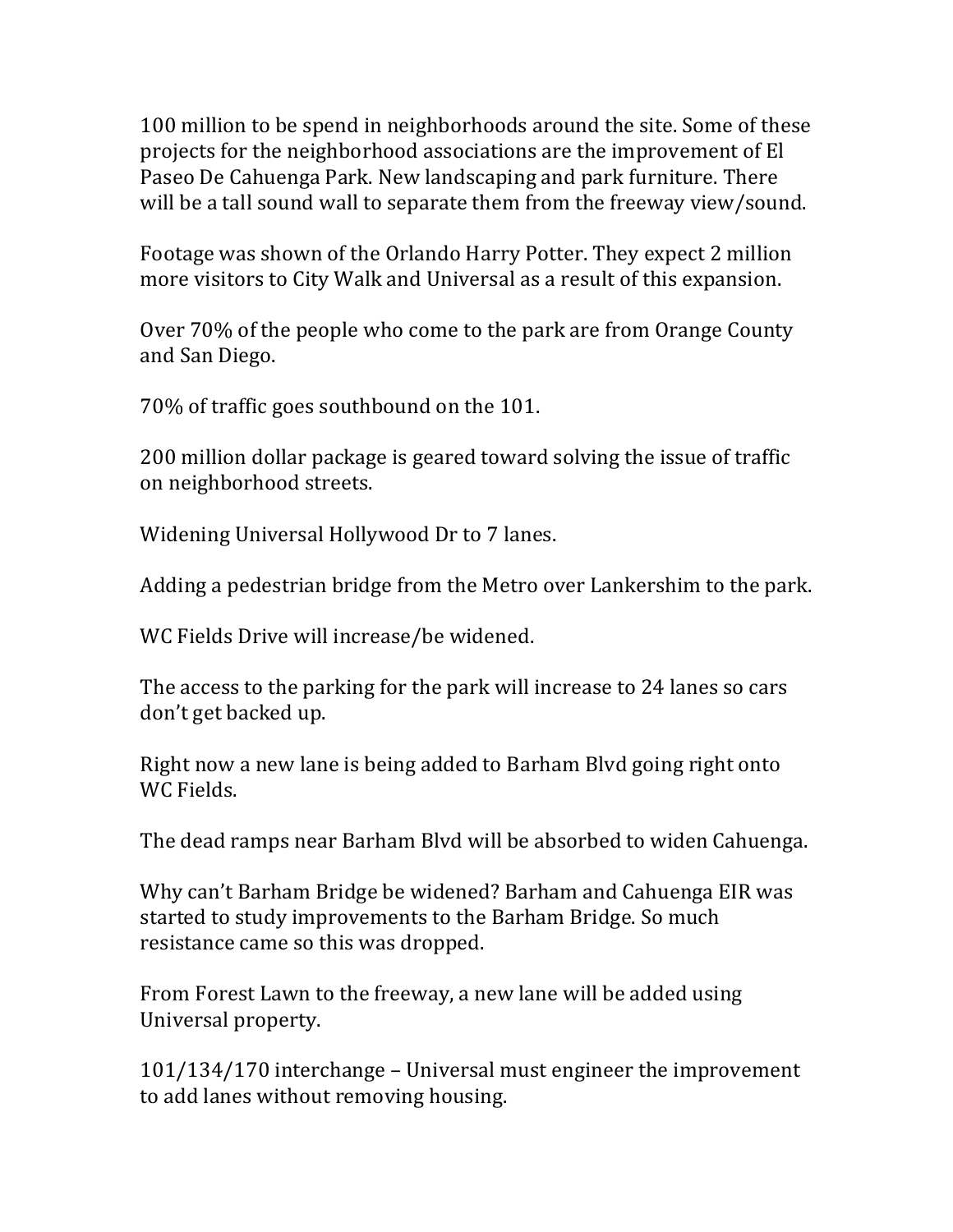101 will have four locations where they are doing something with the ramps. 

New off ramp will take you off the freeway to Cahuenga at Fruitland. The result is that you can go in and out of the park without ever driving on a neighborhood street.

Lankershim southbound onramp – extend it so that it is longer and wider. The meter will move far beyond where it is. This ramp will store cars instead of letting them back up on Cahuenga..

The new ramp being added was requested by the neighbors to take Universal traffic directly onto the southbound 101 Freeway. Adding the ramp makes it very close to the Barham offramp. The result would be weaving going on  $-$  cars increasing as they get on the freeway and cars crossing over slowing down to get off the freeway. Caltrans says that Barham must close. It has a 70% higher accident rate than is acceptable – the guard rail. Has lots of paint from cars hitting it.

Using the new drop ramp takes loads of cars off Cahuenga. So people will have to get off at Lankershim onto Cahuenga – Cahuenga will not be clogged because the Universal cars will be going onto the new ramp directly onto southbound 101 freeway.

HHWNC and CPPOA and Outpost and Knolls asked them to hire an outside company to fund a study for alternatives to the Barham closure.

## **CRIME REPORT**

Presentation from Senior Lead Officer Maggie Dillard & Officer -

Car theft suspect caught in our neighborhood.

Still hearing reports of other thefts of valuables from cars - it's important that people report all thefts so that LAPD can keep track of the volume.

Main message is DO NOT leave valuables in your car.

LAPD is currently on tactical alert since news of the Ferguson indictment just occurred. Officers are on-duty for 12 hour shifts or longer.